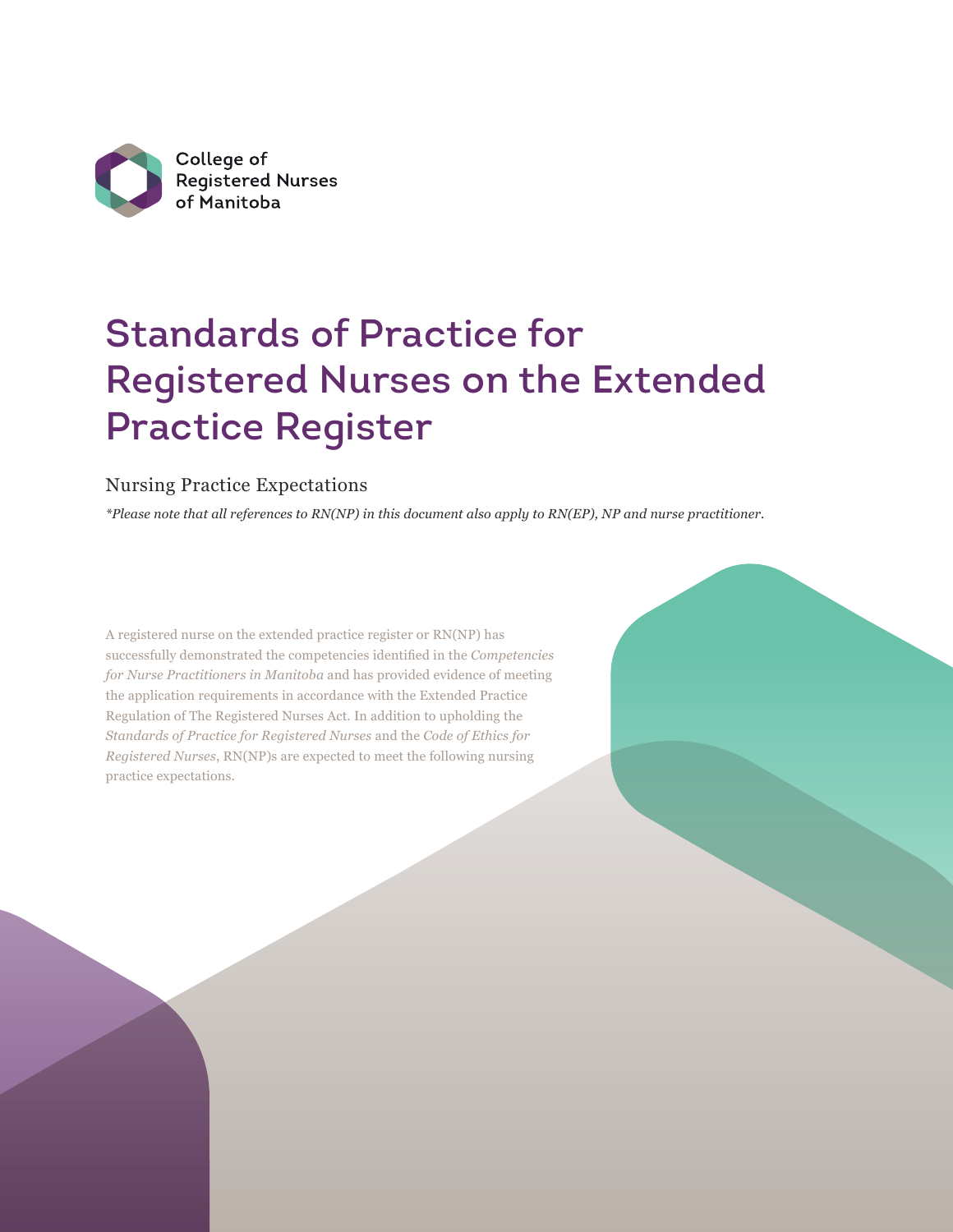# Purpose

The purpose of this practice direction is to communicate practice expectations for all RN(NP)s. These practice expectations apply in addition to the *Standards of Practice for Registered Nurses*.

*Standards of Practice for Registered Nurses on the Extended Practice Register* are the expectations the public, employers and RNs can have of the professional conduct of an RN(NP) in any domain of practice. These expectations also serve as a legal reference to describe reasonable and prudent nursing practice.

# Practice Expectations

It is the responsibility of all RN(NP)s in Manitoba to understand these practice expectations and be accountable to apply them to their own nursing practice, regardless of roles or practice settings. Responsibility and accountability are two words often used to describe professional practice. For RN(NP)s, responsibility means that we accept the various expectations we possess as nurses. Accountability means we must be capable of explaining why we did or did not meet these expectations.

The policies of employers do not relieve individual RN(NP)s of accountability for their own actions or the primary obligation to meet the expectations in this practice direction. An employer's policies should not require an RN(NP) to practise in a manner that violates the expectations of professional RN practice. This document lists each expectation followed by a set of numbered indicators. There are four practice expectations with measurable indicators that illustrate how each expectation is met.

The College provides consultation to assist RNs with the application of standards for nursing practice.

# **Practice Expectation #1**

# *Use of Knowledge, Skill and Judgment*

As an RN(NP), you apply your additional knowledge, skill and judgment to address the health needs of clients. As an RN(NP), you must:

1) Synthesize relevant knowledge with use of critical inquiry (e.g. developmental and life stages, pathophysiology, psychopathology, pharmacology, epidemiology, environmental exposure, infectious diseases, behavioural sciences, demographics and family processes).

- 2) Conduct thorough and accurate assessment, history taking and consultation with clients.
- 3) Ensure an appropriate plan of care is developed in consultation with the client, family and other health-care professionals as needed, including a plan for follow-up/evaluation.
- 4) Use current evidence to support safe practice.

# **Practice Expectation #2**

### *Consultation and Collaboration*

As an RN(NP), you consult and collaborate with other health-care professionals as appropriate and in accordance with competencies for RN(NP)s to ensure that the overall health-care needs of your clients are met. As an RN(NP), you must:

- 5) Collaborate to facilitate critical inquiry in practice.
- 6) Establish consultative relationships with other health-care professionals appropriate to the clients you are providing care for.
- 7) Consult with other health-care providers according to your practice setting and client needs (e.g. request for ongoing consultation from a health-care professional for client conditions that the RN(NP) does not typically address).
- 8) Consult with other health-care professionals at any stage in the care of a client from initial assessment to evaluation of treatment effectiveness (e.g. request for a single-visit consultation by a health-care provider).
- 9) Fulfill consultation expectations in a timely manner.
- 10) During consultation with another health-care professional, jointly decide whether to transfer care to that health-care professional or remain as the primary health-care professional for that client.
- 11) Indicate the role and responsibilities of an RN(NP) as a member of the health-care team.
- 12) Establish appropriate methods for keeping health-care professionals informed about mutual clients' health conditions and/or treatment decisions.
- 13) Maintain accurate information about your current employer and work contact information in your member profile with the College and other relevant health-care partners (e.g. Diagnostic Services of Manitoba).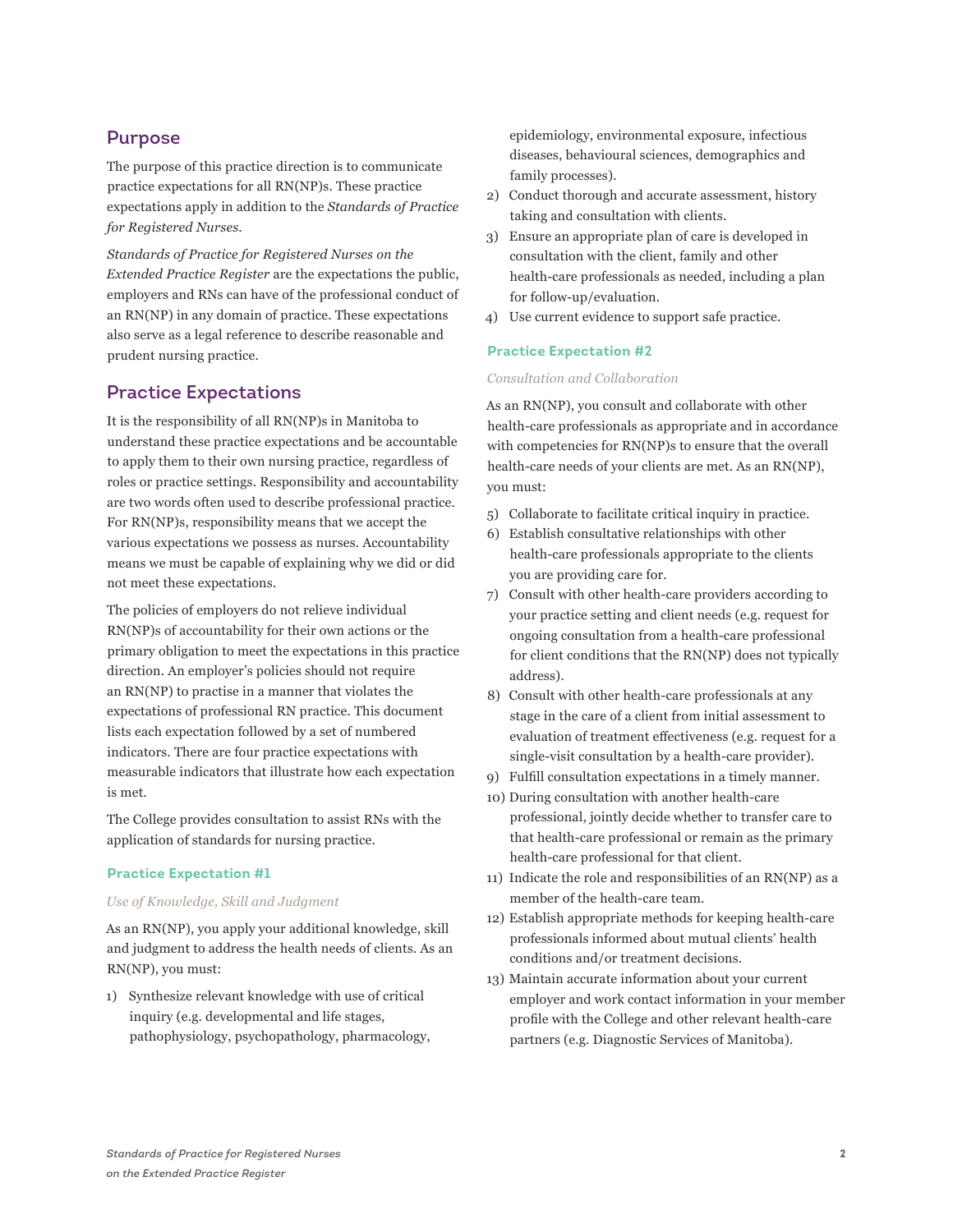# **Practice Expectation #3**

## *Prescribing Drugs and Devices*

As an RN(NP), you prescribe drugs and devices relevant to your client population in accordance with relevant provincial and federal legislation and standards, as well as evidence informed decision-making. As an RN(NP), you must:

- 14) Prescribe drugs for clients for whom the RN(NP) has relevant knowledge of the client's health history based on assessment obtained through direct client contact. In exceptional circumstances where direct client contact by the RN(NP) is not feasible for the client, you may facilitate access to care based on a timely assessment and recommendation of another regulated health-care professional. In these circumstances, you must:
	- a) be satisfied that the prescription is appropriate for the client,
	- b) document provision of client care, and
	- c) provide timely access for the client to follow-up.
- 15) Prescribe any device listed in the *Specified Drugs Regulation, M.R. 6/95*.
- 16) Complete prescriptions accurately, completely and legibly including:
	- a) date of issue,
	- b) name and address of the person for whom the drug is prescribed,
	- c) weight of client if client is a child or weight has bearing on the dosage of the prescribed drug,
	- d) age of the client if age has bearing on the dosage of the prescribed drug,
	- e) name, strength and quantity of the prescribed drug,
	- f) directions for use, including the dosage, frequency, route of administration, duration of drug therapy, and special instructions,
	- g) direction for number of allowable refills and interval between refills, where applicable. If a prescription includes more than one drug, clearly identify the number of allowable refills for each drug,
	- h) prescriber's name, regulated title, address, telephone number and fax number,
	- i) the treatment goal and/or diagnosis and/or clinical indication, and
	- j) the prescriber's signature in one of the following formats:
		- i) hand-written signature
- ii) electronic image of the prescriber's signature if:
	- the prescription is sent directly to a single pharmacy of the client's choice through an approved electronic medical record, and
		- there is no hard copy of the prescription.
- 17) Educate clients about prescription and non-prescription drugs, including:
	- a) expected action of the drug,
	- b) importance of compliance with prescribed frequency and duration of the drug therapy,
	- c) potential side effects,
	- d) signs and symptoms of adverse effects and actions to take if they occur (e.g. allergic reactions),
	- e) potential interactions between the drug and certain foods, other drugs or substances such as natural health products or herbal remedies,
	- f) specific precautions to take or instructions to follow, and
	- g) recommended follow-up.
- 18) Monitor the client's response to drug therapy. Based on the client's response, you must decide to continue, adjust, withdraw the drug, or to consult with another health professional.
- 19) Document client's response to drug therapy including a record of all prescriptions and refills.
- 20)Securely store blank prescriptions (e.g. store blank prescriptions in a non-public and locked drawer).
- 21) Not provide any person with a blank, signed prescription.
- 22) Not prescribe for yourself or family members.
- 23) Send a prescription to a pharmacy in one of the following ways:
	- a) Provide the client with a written prescription to bring to a pharmacy of his or her choice.
	- b) Provide all verbal prescriptions (new and refills) directly to the pharmacist.
	- c) Facsimile to a pharmacy when the prescription is in compliance with the joint statement *Facsimile Transmission of Prescriptions*.
	- d) Send an electronic transmission to pharmacy when the prescription is in compliance with the joint statement *Electronic Transmission of Prescriptions*.
- 24) Monitor adverse drug reactions and report in accordance with Health Canada reporting requirements.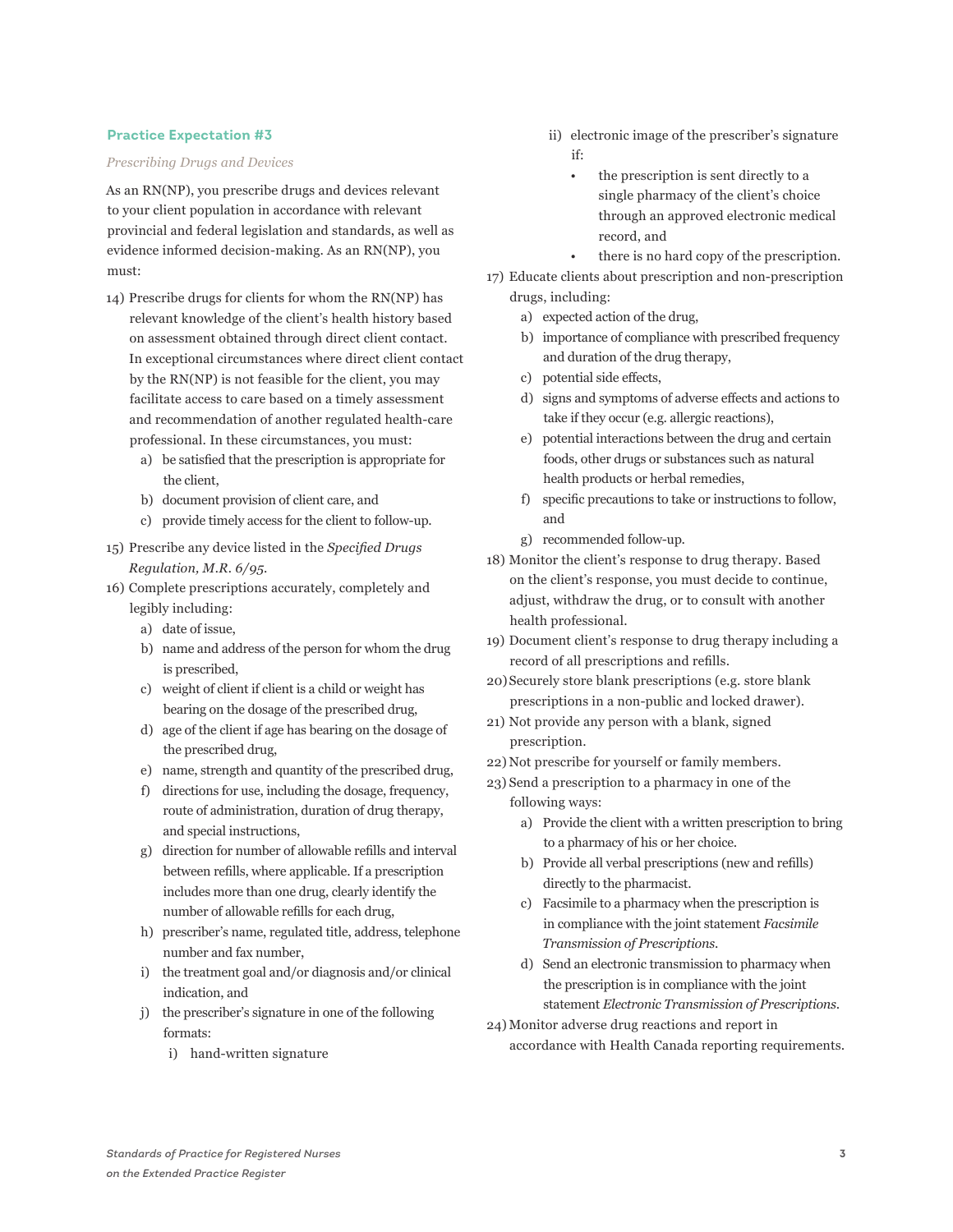# **Practice Expectation #4**

#### *Ordering Screening and Diagnostic Tests*

As an RN(NP), you order specific screening and diagnostic tests relevant to your client population in accordance with relevant provincial and federal legislation and standards, as well as evidence informed decision-making. As an RN(NP), you must:

25) Order screening and diagnostic tests to:

- a) confirm a diagnosis as suggested by the client's history and/or physical findings,
- b) assess/monitor ongoing conditions of clients with chronic illnesses, and
- c) carry out screening activities.
- 26) Develop efficient processes for receiving and tracking the results of screening and diagnostic tests.
- 27) Consider best practice evidence on appropriateness, contraindications, safety and cost-effectiveness when ordering screening and diagnostic tests.
- 28)Explain to clients the reasons for ordering specific screening and diagnostic tests and the associated risks and benefits.
- 29)Adhere to provincial or agency standards for ordering, documenting and reporting results of screening and diagnostic tests.
- 30) Seek information to ensure understanding of test results and diagnostic interpretation by specialist(s) and follow-up as necessary.

# **Glossary**

# **Registered Nurse (Nurse Practitioner) or RN(NP)**

A registered nurse on the extended practice register who has successfully demonstrated the competencies identified for the *Competencies for Nurse Practitioners in Manitoba* and has provided evidence of meeting the application requirements in accordance with the Extended Practice Regulation of The Registered Nurses Act, in addition to upholding the *Standards of Practice for Registered Nurses* and the *Code of Ethics for Registered Nurses.* 

# **Accountability**

An obligation to acknowledge the professional, ethical and legal aspects of one's activities and duties, and to answer for the consequences and outcomes of one's actions. Accountability resides in a role and can never be shared or delegated.

# **Collaboration**

A partnership between a team of health providers and a client in a participatory, collaborative and coordinated approach to shared decision-making around health and social issues.

## **Consultation**

An explicit request by an RN(NP) for another health professional to become involved in a client's care in which the RN(NP) has primary responsibility for care at the time of the request. Consultation can occur in a variety of ways including face-to-face discussion, by telephone and in writing.

# **Critical inquiry**

This term expands on the meaning of critical thinking to include a critical reflection on actions. Critical inquiry happens when we examine our ideas, assumptions, principles, conclusions, beliefs and actions in nursing practice. The critical inquiry process involves a spirit of inquiry, discernment, logical reasoning and application of standards.

#### **Evidence informed decision-making**

A continuous interactive process involving the explicit, conscientious and judicious consideration of the best available evidence to provide care.

# **Pharmacology**

The science concerned with drugs and their sources, appearance, chemistry, actions and uses.

# References

Brunt, B.A. (2005). Critical thinking in nursing: An integrated review. *The Journal of Continuing Education in Nursing*, 36(2), 60-67.

Canadian Interprofessional Health Collaborative (2010). *A National Interprofessional Competency Framework*. Vancouver: Author.

Canadian Nurses Association (2010). *Position statement evidence-informed decision-making and nursing practice*. Ottawa: Author.

Canadian Nurses Association (2008). *Code of ethics for registered nurses*. Ottawa: Author.

College of Pharmacists of Manitoba (2014). *Joint Statement Facsimile Transmission of Prescriptions*. Winnipeg: Author.

College of Pharmacists of Manitoba (2013). *Joint Statement Electronic Transmission of Prescriptions*. Winnipeg: Author.